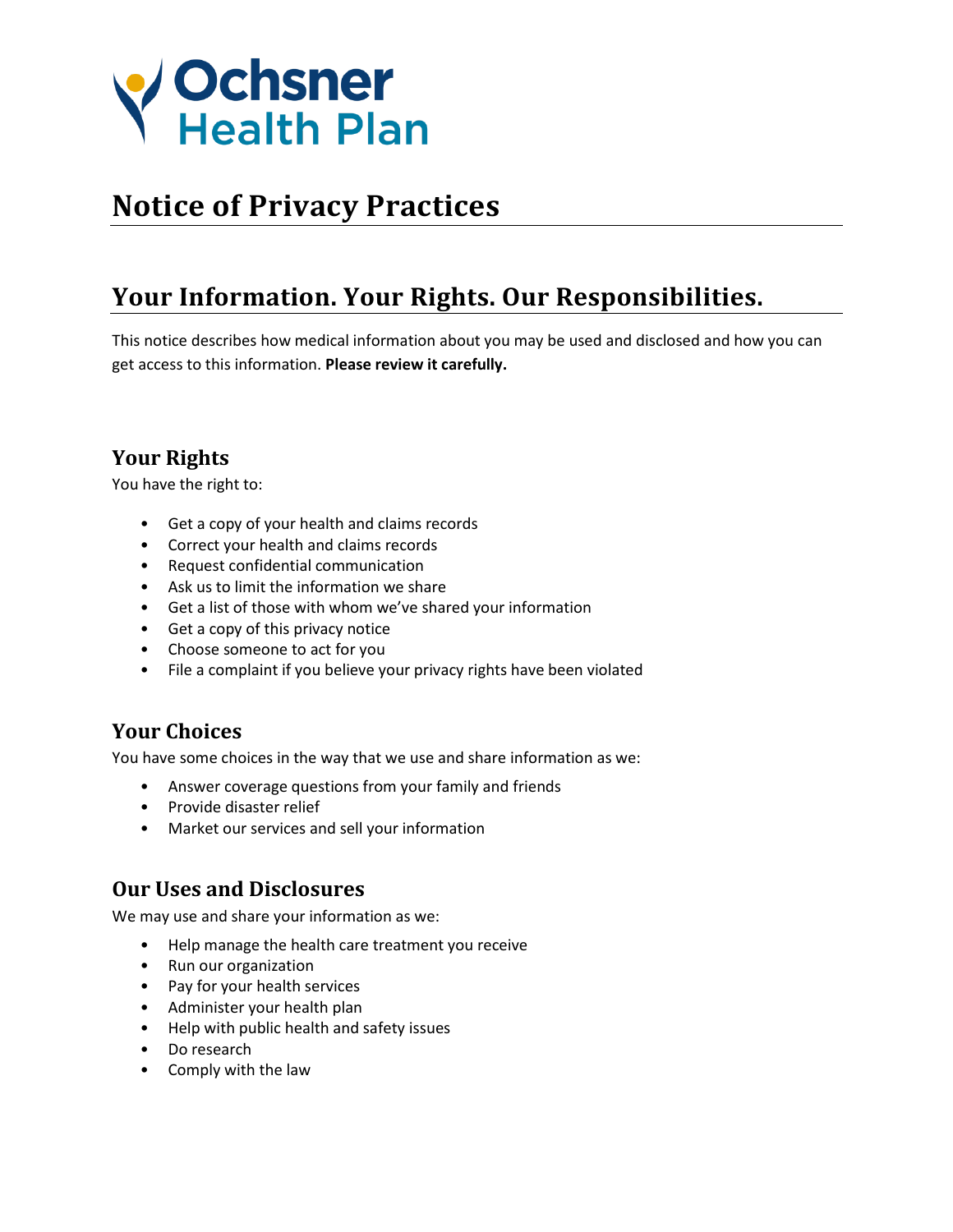

- Respond to organ and tissue donation requests and work with a medical examiner or funeral director
- Address workers' compensation, law enforcement, and other government requests
- Respond to lawsuits and legal actions

# **Your Rights**

**When it comes to your health information, you have certain rights.** This section explains your rights and some of our responsibilities to help you.

#### **Get a copy of health and claims records**

- You can ask to see or get a copy of your health and claims records and other health information we have about you. Ask us how to do this.
- We will provide a copy or a summary of your health and claims records, usually within 30 days of your request. We may charge a reasonable, cost-based fee.

#### **Ask us to correct health and claims records**

- You can ask us to correct your health and claims records if you think they are incorrect or incomplete. Ask us how to do this.
- We may say "no" to your request, but we'll tell you why in writing within 60 days.

#### **Request confidential communications**

- You can ask us to contact you in a specific way (for example, home or office phone) or to send mail to a different address.
- We will consider all reasonable requests and must say "yes" if you tell us you would be in danger if we do not.

#### **Ask us to limit what we use or share**

- You can ask us not to use or share certain health information for treatment, payment, or our operations.
- We are not required to agree to your request, and we may say "no" if it would affect your care.

#### **Get a list of those with whom we've shared information**

- years prior to the date you ask, who we shared it with, and why. • You can ask for a list (accounting) of the times we've shared your health information for six
- operations, and certain other disclosures (such as any you asked us to make). We'll provide one • We will include all the disclosures except for those about treatment, payment, and health care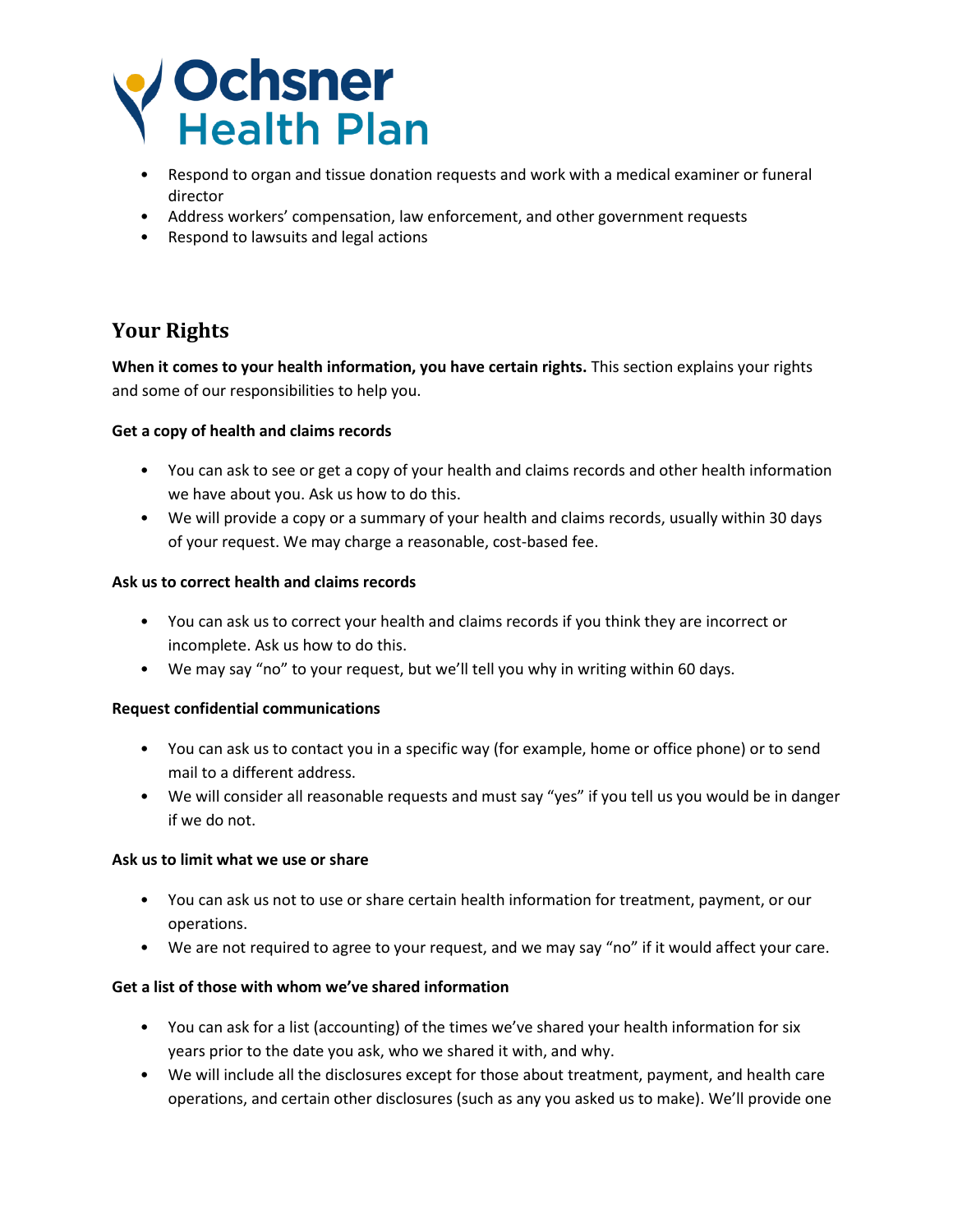

accounting a year for free but will charge a reasonable, cost-based fee if you ask for another one within 12 months.

#### **Get a copy of this privacy notice**

You can ask for a paper copy of this notice at any time, even if you have agreed to receive the notice electronically. We will provide you with a paper copy promptly.

#### **Choose someone to act for you**

- If you have given someone medical power of attorney or if someone is your legal guardian, that person can exercise your rights and make choices about your health information.
- We will make sure the person has this authority and can act for you before we take any action.

#### **File a complaint if you feel your rights are violated**

- You can complain if you feel we have violated your rights by contacting us using the information on page 1.
- You can file a complaint with the U.S. Department of Health and Human Services Office for Civil Rights by sending a letter to 200 Independence Avenue, S.W., Washington, D.C. 20201, calling 1- 877-696-6775, or visiting **www.hhs.gov/ocr/privacy/hipaa/complaints/.**
- We will not retaliate against you for filing a complaint.

# **Your Choices**

 **For certain health information, you can tell us your choices about what we share.** If you have a clear preference for how we share your information in the situations described below, talk to us. Tell us what you want us to do, and we will follow your instructions.

In these cases, you have both the right and choice to tell us to:

- Share information with your family, close friends, or others involved in payment for your care
- Share information in a disaster relief situation

*If you are not able to tell us your preference, for example if you are unconscious, we may go ahead and share your information if we believe it is in your best interest. We may also share your information when needed to lessen a serious and imminent threat to health or safety.* 

In these cases we *never* share your information unless you give us written permission:

- Marketing purposes
- Sale of your information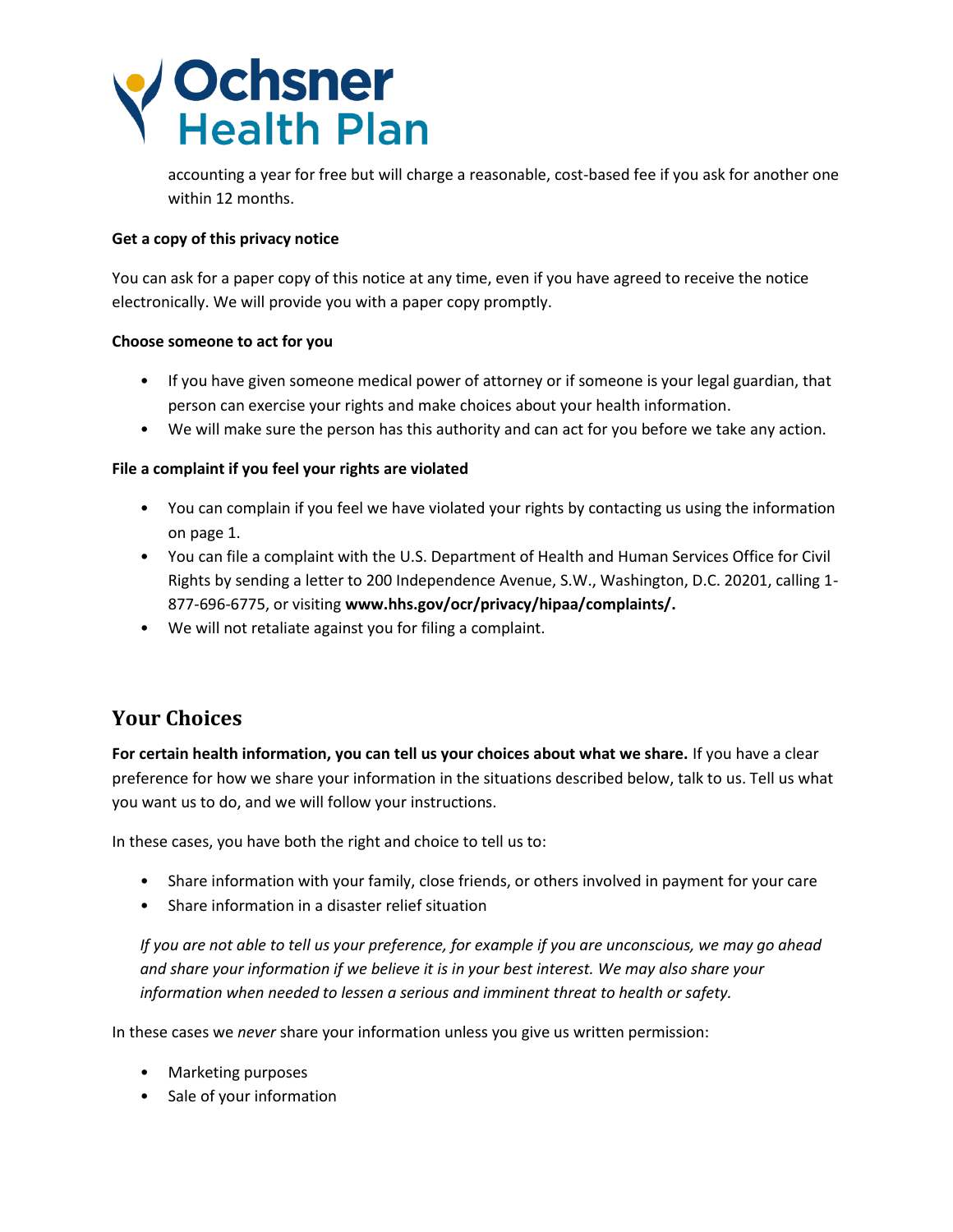

# **Our Uses and Disclosures**

### **How do we typically use or share your health information?**

We typically use or share your health information in the following ways.

#### **Help manage the health care treatment you receive**

We can use your health information and share it with professionals who are treating you.

*Example: A doctor sends us information about your diagnosis and treatment plan so we can arrange additional services.* 

#### **Run our organization**

- We can use and disclose your information to run our organization and contact you when necessary.
- We are not allowed to use genetic information to decide whether we will give you coverage and the price of that coverage. This does not apply to long term care plans.

*Example: We use health information about you to develop better services for you.* 

#### **Pay for your health services**

We can use and disclose your health information as we pay for your health services.

*Example: We share information about you with your dental plan to coordinate payment for your dental work.* 

#### **Administer your plan**

We may disclose your health information to your health plan sponsor for plan administration.

*Example: Your company contracts with us to provide a health plan, and we provide your company with certain statistics to explain the premiums we charge.* 

### **How else can we use or share your health information?**

 the public good, such as public health and research. We have to meet many conditions in the law before We are allowed or required to share your information in other ways – usually in ways that contribute to we can share your information for these purposes. For more information see: www.hhs.gov/ocr/privacy/hipaa/understanding/consumers/index.html**.** 

#### **Help with public health and safety issues**

We can share health information about you for certain situations such as: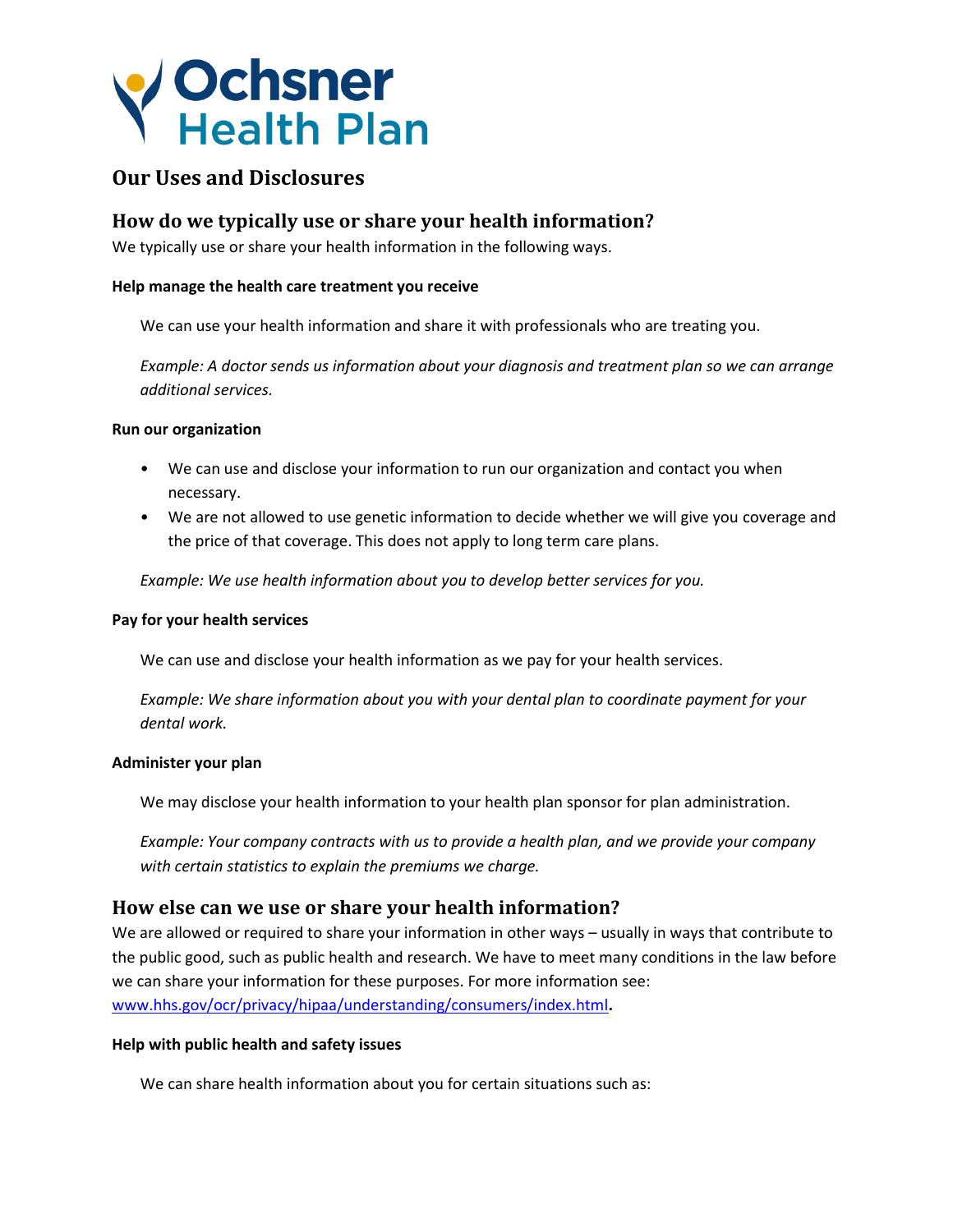

- Preventing disease
- Helping with product recalls
- Reporting adverse reactions to medications
- Reporting suspected abuse, neglect, or domestic violence
- Preventing or reducing a serious threat to anyone's health or safety

#### **Do research**

We can use or share your information for health research.

#### **Comply with the law**

We will share information about you if state or federal laws require it, including with the Department of Health and Human Services if it wants to see that we're complying with federal privacy law.

#### **Respond to organ and tissue donation requests and work with a medical examiner or funeral director**

- We can share health information about you with organ procurement organizations.
- We can share health information with a coroner, medical examiner, or funeral director when an individual dies.

#### **Address workers' compensation, law enforcement, and other government requests**

We can use or share health information about you:

- For workers' compensation claims
- For law enforcement purposes or with a law enforcement official
- With health oversight agencies for activities authorized by law
- For special government functions such as military, national security, and presidential protective services

#### **Respond to lawsuits and legal actions**

We can share health information about you in response to a court or administrative order, or in response to a subpoena.

### **Our Responsibilities**

• We are required by law to maintain the privacy and security of your protected health information.